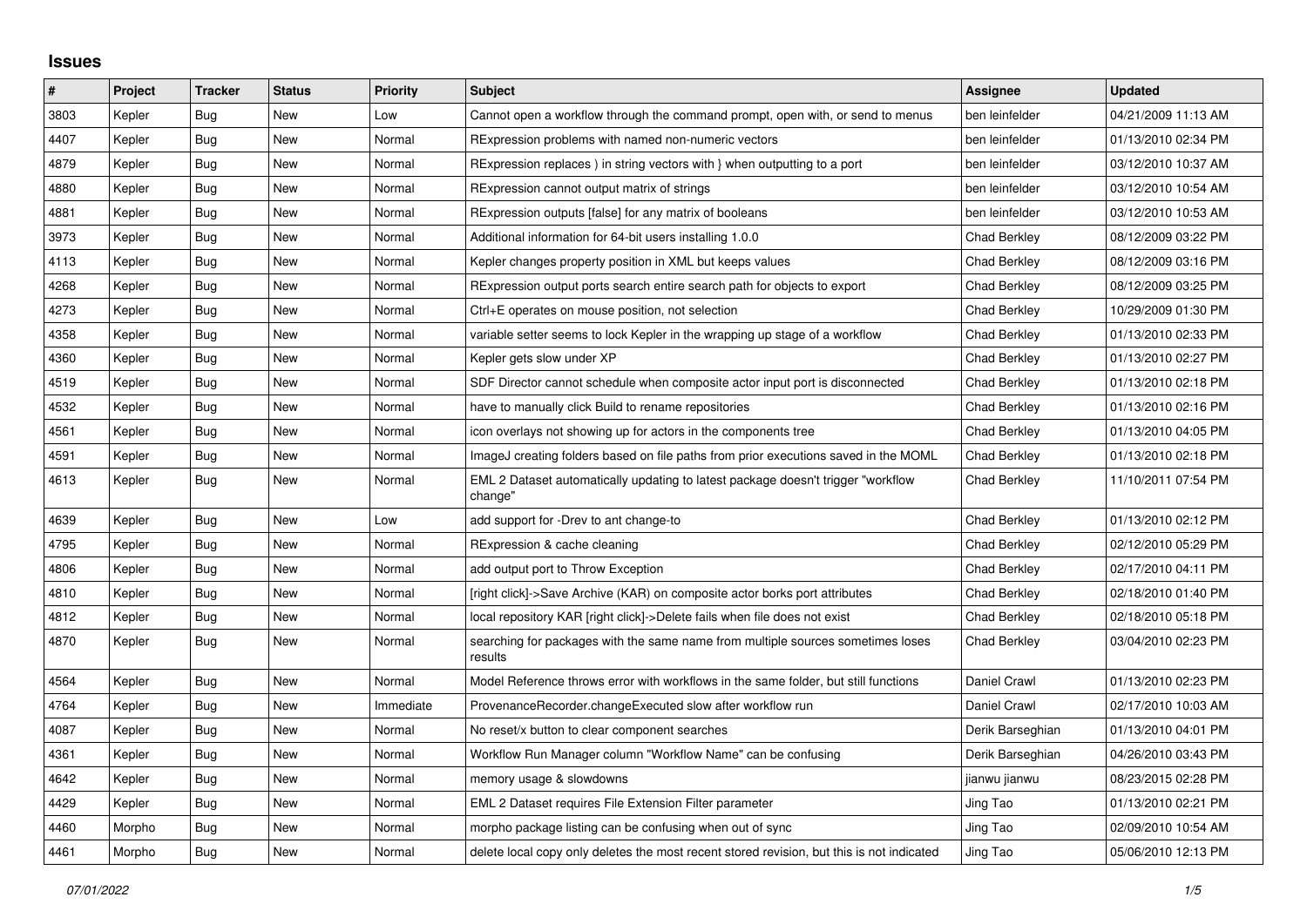| $\vert$ # | Project | <b>Tracker</b> | <b>Status</b> | <b>Priority</b> | <b>Subject</b>                                                                                         | <b>Assignee</b> | <b>Updated</b>      |
|-----------|---------|----------------|---------------|-----------------|--------------------------------------------------------------------------------------------------------|-----------------|---------------------|
| 4624      | Morpho  | <b>Bug</b>     | New           | Low             | local/network status icons sometimes (inconsistently) incorrect                                        | Jing Tao        | 02/09/2010 11:06 AM |
| 4809      | Kepler  | Bug            | <b>New</b>    | Normal          | Kepler storing authenticated search results                                                            | Jing Tao        | 02/18/2010 12:51 PM |
| 4301      | Metacat | <b>Bug</b>     | New           | Normal          | sessionid in the URL creates end-user difficulty                                                       | Michael Daigle  | 08/10/2009 03:38 PM |
| 4609      | Metacat | <b>Bug</b>     | New           | Low             | when viewed with saved credentials, KNB homepage shows blank entries                                   | Michael Daigle  | 12/08/2009 04:23 PM |
| 4610      | Metacat | <b>Bug</b>     | New           | Low             | trying to register a dataset when logged in asks for another authentication                            | Michael Daigle  | 12/08/2009 04:28 PM |
| 4611      | Metacat | <b>Bug</b>     | New           | Normal          | searching for soong_test seems to return entries with "soong test" as well as soong_test               | Michael Daigle  | 12/08/2009 04:31 PM |
| 4549      | Kepler  | <b>Bug</b>     | In Progress   | Normal          | String Replace actor "remembers" previous execution values                                             | ben leinfelder  | 01/14/2010 10:08 AM |
| 4869      | Kepler  | <b>Bug</b>     | In Progress   | Normal          | changes made to workflows during dialogs before committing (Edit Parameters/Cancel)                    | ben leinfelder  | 05/25/2010 11:52 AM |
| 4139      | Kepler  | <b>Bug</b>     | In Progress   | Low             | port names are displayed twice                                                                         | Chad Berkley    | 09/23/2009 08:25 AM |
| 4480      | Kepler  | Bug            | In Progress   | Normal          | can't view more than one of workflow editor, report designer, and report viewer at a time              | debi staggs     | 05/13/2010 01:47 PM |
| 4533      | Kepler  | <b>Bug</b>     | In Progress   | Normal          | printing from the report viewer prints the workflow editor content                                     | debi staggs     | 05/13/2010 03:12 PM |
| 4801      | Kepler  | Bug            | In Progress   | Normal          | out of memory                                                                                          | jianwu jianwu   | 08/23/2015 02:29 PM |
| 4274      | Kepler  | <b>Bug</b>     | Resolved      | Normal          | Metacat authentication fails under trunk, not under pre-alpha branch                                   | Aaron Aaron     | 08/11/2009 11:40 AM |
| 4409      | Kepler  | <b>Bug</b>     | Resolved      | Normal          | View Documentation for an actor works once                                                             | Aaron Aaron     | 12/02/2009 12:23 PM |
| 4510      | Kepler  | <b>Bug</b>     | Resolved      | Normal          | can't add local repository if its name begins with the name of another local repository                | Aaron Aaron     | 11/04/2009 11:36 AM |
| 4512      | Kepler  | <b>Bug</b>     | Resolved      | Normal          | missing entries with multiple copies of the same KAR file in a single repository                       | Aaron Aaron     | 12/05/2009 01:19 PM |
| 4529      | Kepler  | <b>Bug</b>     | Resolved      | Normal          | NPE while saving KAR crashes Kepler                                                                    | Aaron Aaron     | 11/18/2009 08:59 AM |
| 4559      | Kepler  | Bug            | Resolved      | Immediate       | local repositories not showing up in components tree                                                   | Aaron Aaron     | 01/28/2010 10:38 AM |
| 4570      | Kepler  | <b>Bug</b>     | Resolved      | Normal          | dangling file handle for KARs                                                                          | Aaron Aaron     | 01/25/2010 04:45 PM |
| 4630      | Kepler  | Bug            | Resolved      | Normal          | creating and changing relations don't trigger LSID bump                                                | Aaron Aaron     | 01/26/2010 02:52 AM |
| 4633      | Kepler  | <b>Bug</b>     | Resolved      | Immediate       | <b>LSID</b> conflicts                                                                                  | Aaron Aaron     | 01/27/2010 04:54 PM |
| 4767      | Kepler  | <b>Bug</b>     | Resolved      | Normal          | error instantiating actor with port types from KAR                                                     | Aaron Aaron     | 04/12/2010 05:56 PM |
| 3807      | Kepler  | Bug            | Resolved      | Normal          | reserved symbols in record names passed to the RExpression actor generate a missing<br>R error message | ben leinfelder  | 07/28/2009 03:29 PM |
| 3890      | Kepler  | <b>Bug</b>     | Resolved      | Normal          | EML 2 Dataset has trouble with a certain data table                                                    | ben leinfelder  | 05/12/2009 11:04 AM |
| 3892      | Kepler  | Bug            | Resolved      | Normal          | EML 2 Dataset file path confusion                                                                      | ben leinfelder  | 05/12/2009 11:02 AM |
| 3893      | Kepler  | <b>Bug</b>     | Resolved      | Normal          | EML 2 Dataset not working with local data                                                              | ben leinfelder  | 08/13/2009 10:11 AM |
| 3909      | Kepler  | <b>Bug</b>     | Resolved      | Normal          | RExpression fails with certain port names                                                              | ben leinfelder  | 04/02/2009 10:32 AM |
| 3910      | Kepler  | <b>Bug</b>     | Resolved      | Normal          | RExpression multiport input drops record columns                                                       | ben leinfelder  | 04/14/2009 10:00 AM |
| 3985      | Kepler  | <b>Bug</b>     | Resolved      | Normal          | Types resolved to unacceptable types                                                                   | ben leinfelder  | 08/12/2009 12:39 PM |
| 3986      | Kepler  | <b>Bug</b>     | Resolved      | Normal          | RExpression confounding R working directory and .kepler folder                                         | ben leinfelder  | 04/28/2009 12:01 PM |
| 3991      | Kepler  | <b>Bug</b>     | Resolved      | Normal          | large workflow errors                                                                                  | ben leinfelder  | 08/13/2009 12:11 PM |
| 4008      | Kepler  | <b>Bug</b>     | Resolved      | Normal          | EML 2 Dataset throws errors when accessing public data from mixed public/private<br>datasets           | ben leinfelder  | 08/13/2009 11:52 AM |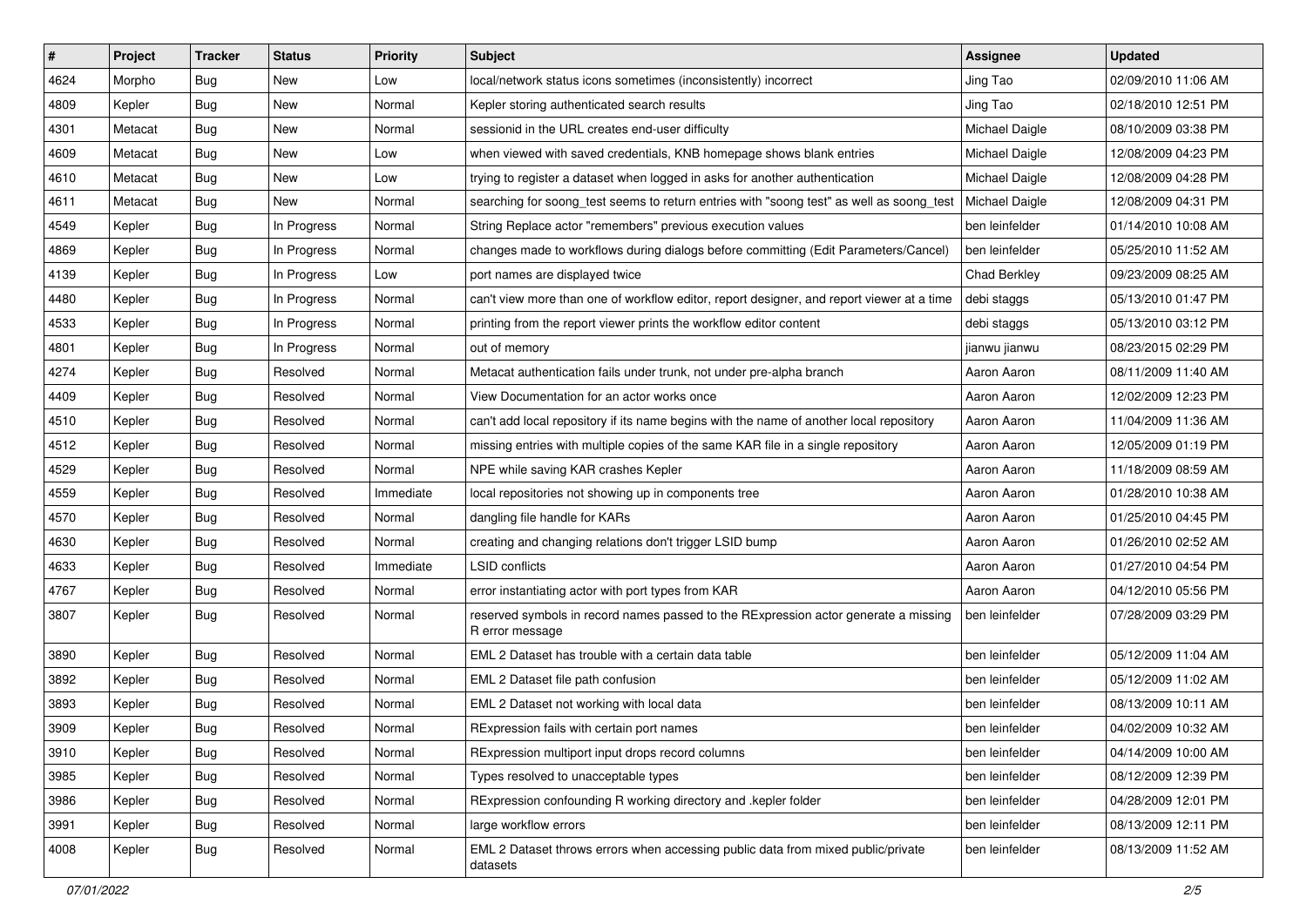| $\vert$ # | Project | <b>Tracker</b> | <b>Status</b> | <b>Priority</b> | Subject                                                                                                | <b>Assignee</b>     | <b>Updated</b>      |
|-----------|---------|----------------|---------------|-----------------|--------------------------------------------------------------------------------------------------------|---------------------|---------------------|
| 4069      | Kepler  | <b>Bug</b>     | Resolved      | Normal          | Metacat Authenticated Query fails for specific user/group/dataset combinations                         | ben leinfelder      | 05/19/2009 05:01 PM |
| 4129      | Kepler  | Bug            | Resolved      | Normal          | "unable to parse the metadata: null" with dataset judithk.306.21                                       | ben leinfelder      | 08/12/2009 10:54 AM |
| 4141      | Kepler  | <b>Bug</b>     | Resolved      | Normal          | EML 2 Dataset breaks when data table has 2 columns with the same name                                  | ben leinfelder      | 08/17/2009 11:22 AM |
| 4267      | Kepler  | <b>Bug</b>     | Resolved      | Normal          | RExpression converts nil input into "NA"                                                               | ben leinfelder      | 07/28/2009 12:27 PM |
| 4270      | Kepler  | Bug            | Resolved      | Normal          | RExpression exports special characters in strings as the 2 character escaped sequence                  | ben leinfelder      | 07/30/2009 09:37 AM |
| 4271      | Kepler  | <b>Bug</b>     | Resolved      | Normal          | RExpression fails when options(echo = FALSE) is set                                                    | ben leinfelder      | 07/29/2009 06:47 AM |
| 4276      | Kepler  | <b>Bug</b>     | Resolved      | Normal          | RExpression temp files can collide                                                                     | ben leinfelder      | 10/21/2009 08:55 AM |
| 4348      | Kepler  | <b>Bug</b>     | Resolved      | Normal          | Metacat authenticated query is case sensitive, unauthenticated is not                                  | ben leinfelder      | 08/28/2009 04:36 PM |
| 4440      | Kepler  | <b>Bug</b>     | Resolved      | Normal          | null pointer exception on viewing report when workflow has not been run                                | ben leinfelder      | 10/09/2009 09:43 AM |
| 4441      | Kepler  | Bug            | Resolved      | Normal          | reporting fails to output figure                                                                       | ben leinfelder      | 10/21/2009 10:28 AM |
| 4508      | Kepler  | <b>Bug</b>     | Resolved      | Normal          | report viewer should listen for executions to finish                                                   | ben leinfelder      | 10/27/2009 05:05 PM |
| 4525      | Kepler  | <b>Bug</b>     | Resolved      | Normal          | saved KAR and memory report can be out of sync                                                         | ben leinfelder      | 11/18/2009 02:25 PM |
| 4527      | Kepler  | <b>Bug</b>     | Resolved      | Immediate       | reports cannot be loaded when InstanceAuthNamespace changes                                            | ben leinfelder      | 11/06/2009 09:05 AM |
| 4528      | Kepler  | <b>Bug</b>     | Resolved      | Normal          | BREAK_BEFORE property for report sections does not work                                                | ben leinfelder      | 11/04/2009 10:47 AM |
| 4569      | Kepler  | <b>Bug</b>     | Resolved      | Normal          | viewing report before executing sometimes generates persistent blank report                            | ben leinfelder      | 12/14/2009 01:22 PM |
| 4571      | Kepler  | <b>Bug</b>     | Resolved      | Normal          | report "lost" from KAR                                                                                 | ben leinfelder      | 12/16/2009 10:40 AM |
| 4599      | Kepler  | <b>Bug</b>     | Resolved      | Normal          | changing Expression and running problematic workflow generates blank report                            | ben leinfelder      | 12/24/2009 01:07 PM |
| 4600      | Kepler  | Bug            | Resolved      | Normal          | Changing workflow & running causes "execution history not found" message to appear<br>in report viewer | ben leinfelder      | 12/24/2009 01:09 PM |
| 4632      | Kepler  | Bug            | Resolved      | Immediate       | problems when loading a KAR, changing the workflow, then re-saving the KAR                             | ben leinfelder      | 12/18/2009 12:09 PM |
| 4662      | Kepler  | <b>Bug</b>     | Resolved      | Normal          | roll revision vs. new object ID                                                                        | ben leinfelder      | 02/10/2010 10:12 AM |
| 4710      | Kepler  | Bug            | Resolved      | Normal          | RExpression fails to convert arrayType(niltype)                                                        | ben leinfelder      | 02/10/2010 10:02 AM |
| 3901      | Kepler  | Bug            | Resolved      | Normal          | unescaped & in <entity name="a &amp; b"> on line 4</entity>                                            | Chad Berkley        | 03/18/2009 01:51 PM |
| 3912      | Kepler  | <b>Bug</b>     | Resolved      | Normal          | RExpression actor has a single line text entry field                                                   | Chad Berkley        | 03/26/2009 09:23 AM |
| 4033      | Kepler  | <b>Bug</b>     | Resolved      | Normal          | Can't compile, MakeKars not found                                                                      | <b>Chad Berkley</b> | 04/29/2009 02:27 AM |
| 4086      | Kepler  | Bug            | Resolved      | Normal          | Port-Parameters half-work with composite actors                                                        | Chad Berkley        | 06/04/2009 04:50 PM |
| 4143      | Kepler  | <b>Bug</b>     | Resolved      | Normal          | "change failed" error while copy/paste-ing an ImageJ actor                                             | <b>Chad Berkley</b> | 06/11/2009 08:36 AM |
| 4272      | Kepler  | Bug            | Resolved      | Normal          | RExpression cannot handle irregular Record tokens                                                      | <b>Chad Berkley</b> | 07/29/2009 07:34 AM |
| 4318      | Kepler  | <b>Bug</b>     | Resolved      | Normal          | RExpression NA converts to string "nil", not value nil                                                 | Chad Berkley        | 08/17/2009 08:15 AM |
| 4482      | Kepler  | <b>Bug</b>     | Resolved      | Normal          | <b>JRE Exception Access Violations</b>                                                                 | Chad Berkley        | 01/13/2010 02:30 PM |
| 4511      | Kepler  | <b>Bug</b>     | Resolved      | Low             | There are 2 toolbars in the Kepler main window                                                         | Chad Berkley        | 10/28/2009 01:54 PM |
| 4522      | Kepler  | <b>Bug</b>     | Resolved      | Normal          | Folder not found in library index                                                                      | Chad Berkley        | 12/27/2009 11:10 AM |
| 4523      | Kepler  | <b>Bug</b>     | Resolved      | Normal          | apply button while editing ports acts like commit                                                      | Chad Berkley        | 11/03/2009 07:00 PM |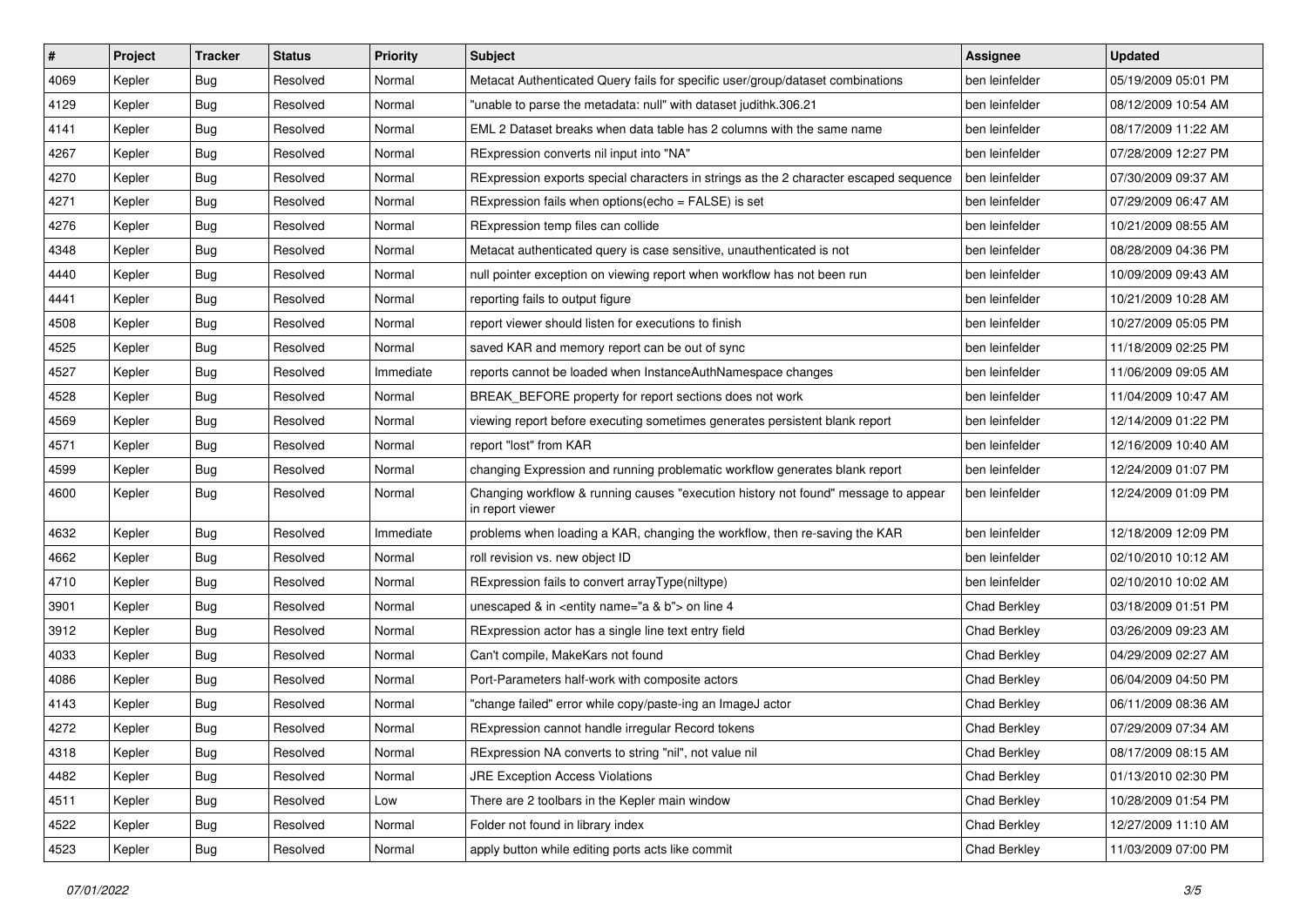| #    | Project | <b>Tracker</b> | <b>Status</b> | <b>Priority</b> | <b>Subject</b>                                                                                         | <b>Assignee</b>           | <b>Updated</b>      |
|------|---------|----------------|---------------|-----------------|--------------------------------------------------------------------------------------------------------|---------------------------|---------------------|
| 4530 | Kepler  | <b>Bug</b>     | Resolved      | Normal          | changing a KAR outside of a Kepler session fails without a clean-cache                                 | <b>Chad Berkley</b>       | 11/04/2009 08:57 AM |
| 4545 | Kepler  | <b>Bug</b>     | Resolved      | Normal          | String To Image Converter seems broken                                                                 | Chad Berkley              | 11/13/2009 03:04 PM |
| 4560 | Kepler  | <b>Bug</b>     | Resolved      | Normal          | can't remove local repositories                                                                        | <b>Chad Berkley</b>       | 01/12/2010 05:10 PM |
| 4563 | Kepler  | <b>Bug</b>     | Resolved      | Normal          | components search seems to be broken                                                                   | <b>Chad Berkley</b>       | 12/14/2009 07:38 PM |
| 4565 | Kepler  | <b>Bug</b>     | Resolved      | Normal          | clean wrp checkout has no actors                                                                       | Chad Berkley              | 11/19/2009 07:55 PM |
| 4567 | Kepler  | <b>Bug</b>     | Resolved      | Normal          | NPE viewing LSID of non-workflow entries in local repositories                                         | <b>Chad Berkley</b>       | 11/23/2009 10:15 AM |
| 4631 | Kepler  | <b>Bug</b>     | Resolved      | Normal          | Could use some way to change the "workflow name" stored in a KAR                                       | <b>Chad Berkley</b>       | 01/20/2010 03:54 PM |
| 4638 | Kepler  | <b>Bug</b>     | Resolved      | Normal          | ant clean-all no longer works                                                                          | <b>Chad Berkley</b>       | 12/24/2009 11:13 AM |
| 4705 | Kepler  | <b>Bug</b>     | Resolved      | Normal          | ant change-to -Dsuite=wrp gives error                                                                  | Chad Berkley              | 01/28/2010 05:45 PM |
| 4730 | Kepler  | <b>Bug</b>     | Resolved      | Normal          | Kepler cannot run workflows stored in KAR files from the command-line.                                 | Chad Berkley              | 02/16/2010 02:20 PM |
| 4789 | Kepler  | <b>Bug</b>     | Resolved      | Normal          | multiport input to composite actor seems to only pass first token                                      | Chad Berkley              | 02/17/2010 12:26 PM |
| 4846 | Kepler  | Bug            | Resolved      | Normal          | error opening kar from local repository                                                                | <b>Chad Berkley</b>       | 07/12/2012 04:11 PM |
| 4872 | Kepler  | Bug            | Resolved      | Normal          | listen to director throws error                                                                        | Chad Berkley              | 11/03/2011 07:21 PM |
| 3801 | Kepler  | <b>Bug</b>     | Resolved      | Normal          | open dialog, common places pane has white box instead of text                                          | <b>Christopher Brooks</b> | 06/17/2012 01:57 PM |
| 3984 | Kepler  | <b>Bug</b>     | Resolved      | Normal          | RequireVersion parameter cannot be deleted from a saved workflow                                       | <b>Christopher Brooks</b> | 04/25/2009 10:07 AM |
| 3988 | Kepler  | <b>Bug</b>     | Resolved      | Low             | Rectangle shifts position on resize                                                                    | <b>Christopher Brooks</b> | 04/30/2009 09:15 AM |
| 4547 | Kepler  | <b>Bug</b>     | Resolved      | Normal          | documentation for file parameter includes an error                                                     | Christopher Brooks        | 01/10/2010 11:03 PM |
| 4804 | Kepler  | <b>Bug</b>     | Resolved      | Normal          | copy/paste relation changes width from Auto to 1                                                       | <b>Christopher Brooks</b> | 03/24/2010 04:57 PM |
| 4359 | Kepler  | <b>Bug</b>     | Resolved      | Normal          | Model Reference causes String index out of range error in variable setter                              | Daniel Crawl              | 11/05/2009 09:14 AM |
| 4439 | Kepler  | <b>Bug</b>     | Resolved      | Normal          | reporting displays output for a different actor                                                        | Daniel Crawl              | 01/13/2010 03:46 PM |
| 4655 | Kepler  | <b>Bug</b>     | Resolved      | Immediate       | data packages are suddenly unusable                                                                    | Daniel Crawl              | 01/08/2010 01:37 PM |
| 4832 | Kepler  | <b>Bug</b>     | Resolved      | Normal          | python actor outputting to disconnected composite output throws error                                  | Daniel Crawl              | 04/08/2010 01:55 PM |
| 3925 | Kepler  | <b>Bug</b>     | Resolved      | Normal          | ant run does not always work from paths with spaces                                                    | David Welker              | 08/20/2009 03:51 PM |
| 4709 | Kepler  | <b>Bug</b>     | Resolved      | Normal          | error updating ptolemy/src                                                                             | David Welker              | 02/25/2010 11:54 AM |
| 4808 | Kepler  | Bug            | Resolved      | Normal          | ant clean-cache fails, NoClassDefFoundError, org/apache/commons/logging/LogFactory                     | David Welker              | 02/18/2010 01:14 PM |
| 4436 | Kepler  | <b>Bug</b>     | Resolved      | Normal          | composite actor output ports cannot be added to reports                                                | debi staggs               | 12/03/2009 05:15 PM |
| 4507 | Kepler  | <b>Bug</b>     | Resolved      | Immediate       | report designer losing content when there are too many items                                           | debi staggs               | 11/20/2009 12:04 PM |
| 4526 | Kepler  | Bug            | Resolved      | Normal          | multi-line entries can be put into text items in reports, but they are displayed on a single<br>l line | debi staggs               | 06/07/2010 07:06 AM |
| 4534 | Kepler  | <b>Bug</b>     | Resolved      | Low             | add extra space before section headers when BREAK_BEFORE is false                                      | debi staggs               | 12/24/2009 01:23 PM |
| 4548 | Kepler  | Bug            | Resolved      | Normal          | string tokens with newlines print the escape sequences                                                 | debi staggs               | 02/09/2011 04:14 PM |
| 4562 | Kepler  | <b>Bug</b>     | Resolved      | Normal          | report seems to exist in MOML workflows when kar of same name exists in a local<br>repository          | debi staggs               | 11/22/2009 07:49 PM |
| 4568 | Kepler  | Bug            | Resolved      | Normal          | must have some way to view full path to port in report                                                 | debi staggs               | 11/30/2009 03:34 PM |